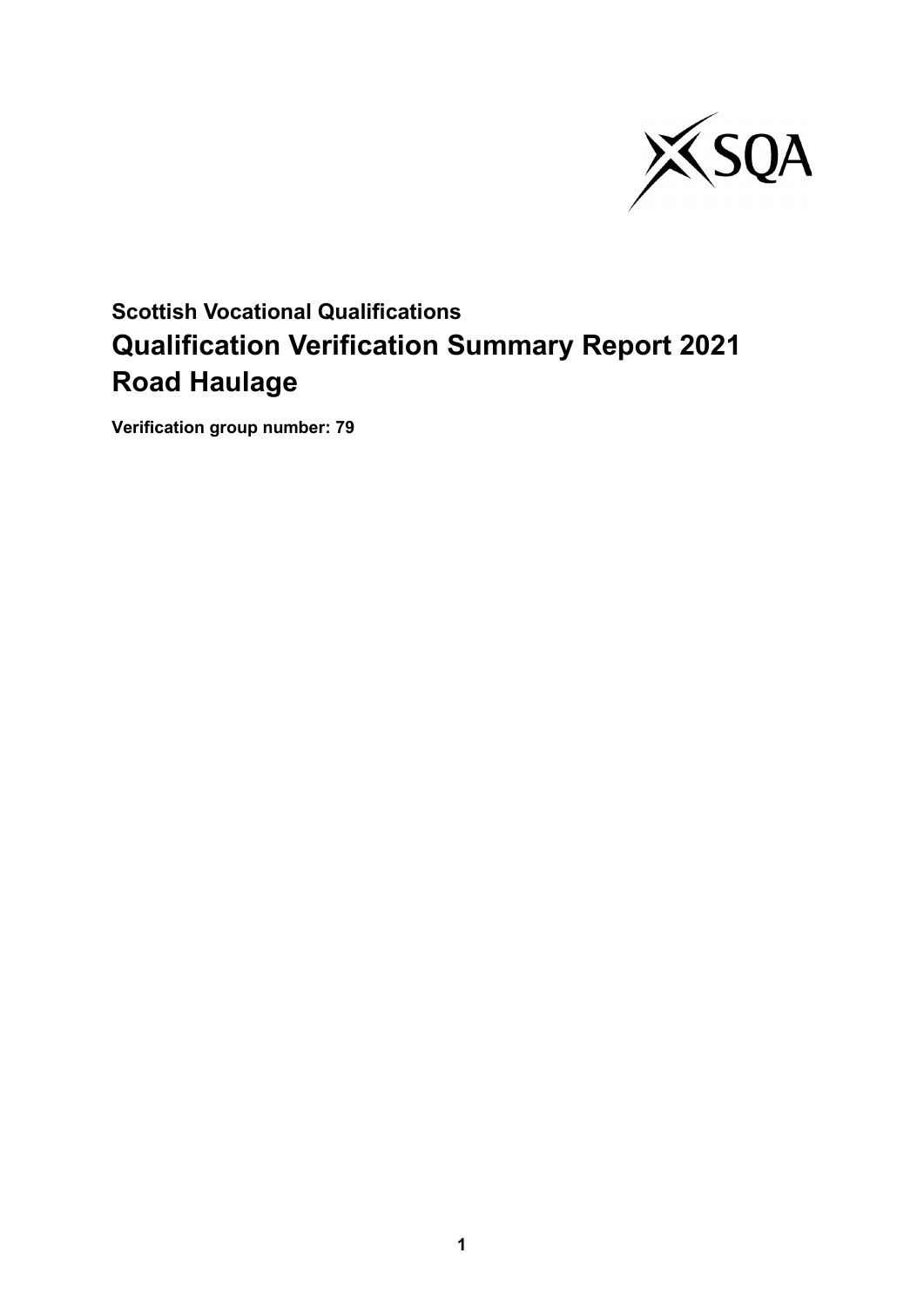### **Introduction**

There were five visits in session 2020–21. The following SVQs were verified:

GL1E 22 Driving Goods Vehicles (Van) level 5 — lapsing GL1C 23 Driving Goods Vehicles level 6 — lapsing GP8X 22 Driving Goods Vehicles Van level 5 GP8Y 23 Driving Goods Vehicles level 6

Three out of the five centres were very experienced, established and competent and have well qualified and knowledgeable staff delivering a sound, well documented and organised qualification. Two less experienced centres were doing well dealing with the COVID-19 pandemic lockdown when setting up their centre for delivery of this qualification.

Many centres have been looking at new technology, delivering the qualification safely using online assessment programmes to allow assessors and candidates more flexibility but without compromising standards.

# **Category 2: Resources**

**Criterion 2.1: Assessors and internal verifiers must be competent to assess and internally verify, in line with the requirements of the qualification.**

Assessors and internal verifiers in the centres that were sampled were occupationally competent and had good occupational competence in the industry requirements for Road Haulage. Some centres were experiencing staff shortages with assessors leaving and resulting in new assessors being appointed.

#### **Criterion 2.4: There must be evidence of initial and ongoing reviews of assessment environments; equipment; and reference, learning and assessment materials.**

All candidates had access to appropriate reference and learning materials. Centres checked that the health and safety aspects of the policy were regularly reviewed to ensure best practice was being used.

Video conference calls ensured that centre assessors were kept up to date during the COVID-19 pandemic lockdown. When workplaces are safe to attend, these are checked to ensure their appropriateness in relation to equipment, accommodation, and learning and reference materials, to support the awards.

# **Category 3: Candidate support**

#### **Criterion 3.2: Candidates' development needs and prior achievements (where appropriate) must be matched against the requirements of the award.**

All candidates had undergone a comprehensive initial assessment that was conducted during the induction process for the award. Previous certificates, profiles showing Core Skills, along with candidate job roles, were all reviewed and signed. Appropriate units and levels of SVQ had been correctly selected for the candidates. A lot of time is taken at this crucial stage to ensure that the correct level of SVQ is identified and that the units that are chosen are appropriate to the candidate's work role.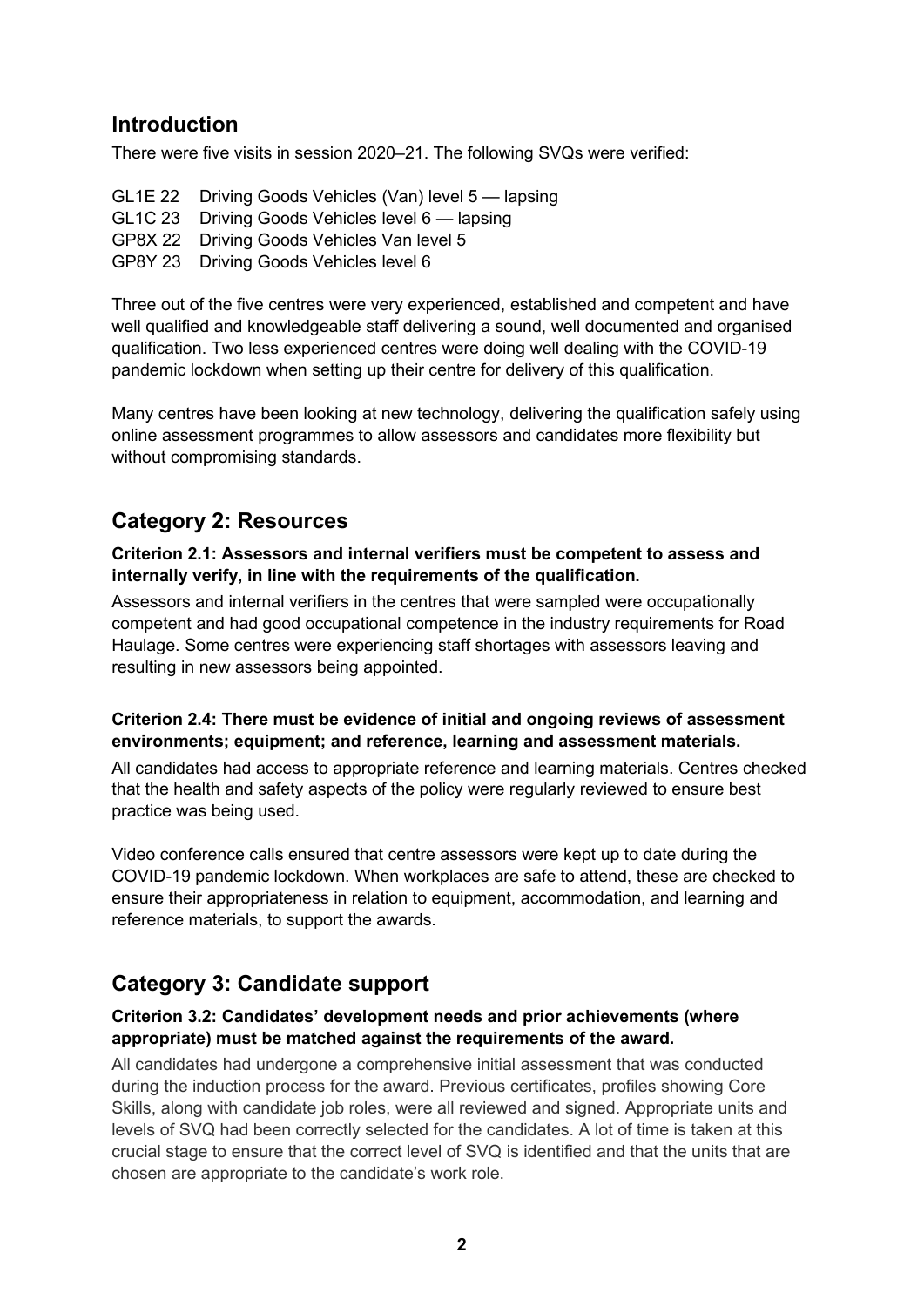#### **Criterion 3.3: Candidates must have scheduled contact with their assessor to review their progress and to revise their assessment plans accordingly.**

There was clear evidence of assessment planning to support all candidates. Most assessments were well planned and carried out with good feedback given. In all the centres visited there was good documentation to support the assessment planning process.

The feedback from candidates who were interviewed mentioned the excellent support during the COVID-19 pandemic lockdown.

### **Category 4: Internal assessment and verification**

#### **Criterion 4.2: Internal assessment and verification procedures must be implemented to ensure standardisation of assessment.**

In all centres, assessment and internal verification procedures were fully documented. The candidate portfolios, internal verification reports and sampling plan confirmed implementation. Regular standardisation meetings took place using Zoom or Microsoft Teams, and minutes were available which detailed the discussions that had taken place.

#### **Criterion 4.3: Assessment instruments and methods and their selection and use must be valid, reliable, practicable, equitable and fair.**

Candidate portfolios were well presented and well assessed. All candidates had access to the assessment process. There was a good variety of evidence with a good account of both performance evidence and supporting evidence. This included examples of video capture for work product evidence to confirm assessments were applied to all candidates. This was used a lot during the COVID-19 pandemic lockdown.

#### **Criterion 4.4: Assessment evidence must be the candidate's own work, generated under SQA's required conditions.**

Two of the five centres are using e-portfolios. These were password protected which helped to ensure authenticity.

There was evidence of signed declarations to confirm that all work produced for candidate portfolios was the candidates' own work.

#### **Criterion 4.6: Evidence of candidates' work must be accurately and consistently judged by assessors against SQA's requirements.**

In all five centres, the assessment decisions were consistently and accurately judged against the standards and done so in a fair manner. Evidence was being assessed against the current and valid standards.

#### **Criterion 4.7: Candidate evidence must be retained in line with SQA requirements.**

All centres were aware of the extension to the period for retention of evidence for SVQs during the COVID-19 pandemic, (unless a centre had been notified of an impending verification visit).